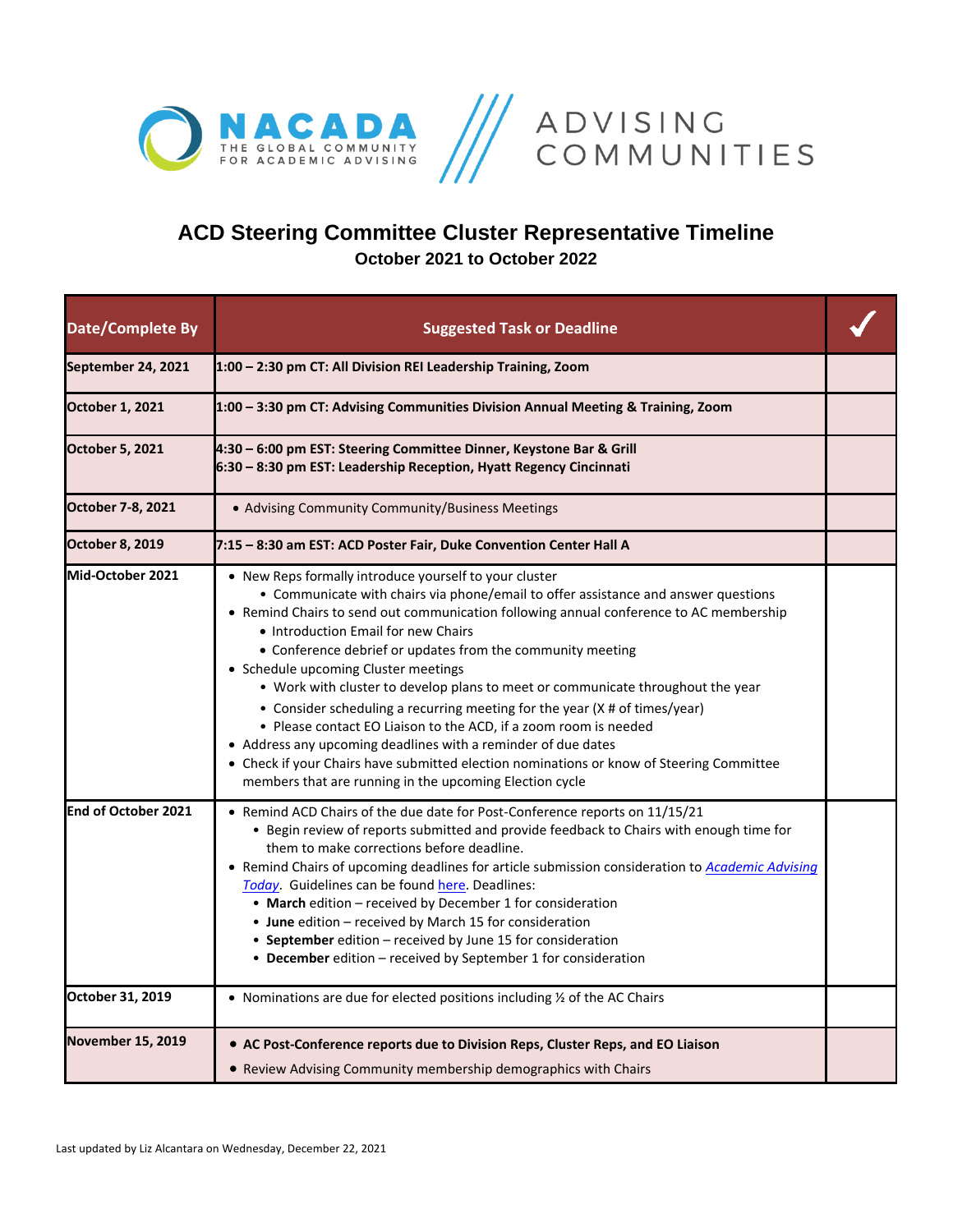| Mid-November 2021                       | • Follow up with Chairs who did not submit their post-conference report<br>• Complete review of Advising Community Post-Conference Reports & provide feedback to Chairs.<br>Check in to see how they might need assistance in achieving their goals.                                                                                                                 |  |
|-----------------------------------------|----------------------------------------------------------------------------------------------------------------------------------------------------------------------------------------------------------------------------------------------------------------------------------------------------------------------------------------------------------------------|--|
| Mid-December                            | • Annual Conference call for Proposals open<br>• Communicate with your cluster regarding proposal review process and encouragethem to<br>rally their group members to submit                                                                                                                                                                                         |  |
| December 31, 2021                       | • Steering Committee member names and assignments due to EO Liaison                                                                                                                                                                                                                                                                                                  |  |
| January 2022                            | • Reinforce reader volunteer process & send out the URL of survey form<br>• Reminder on proposals and hot topics exact due date<br>• Begin thinking about any posts to AC Chairs on voting for elections<br>• Ask one person from your Cluster to serve on the ACD Service Awards selection committee                                                                |  |
| <b>January 31. 2022</b>                 | • Submit your cluster's Awards Selection Committee member's name to the EO Liaison<br>• Send a reminder about upcoming Call for Proposals Deadline for Annual Conference                                                                                                                                                                                             |  |
| <b>February 2020</b>                    | • Annual conference Call for Proposals and Hot Topics Deadline fasts approaching<br>• Send announcement out to your cluster Chairs that nominations are being accepted for the<br>ACD Service Awards and are due May 1, 2022.                                                                                                                                        |  |
| February 14-17, 2020                    | • Reminder to vote in elections                                                                                                                                                                                                                                                                                                                                      |  |
| <b>February 22, 2020</b><br>(tentative) | Proposals and Hot Topics for Annual Conference Deadline                                                                                                                                                                                                                                                                                                              |  |
| Late February 2020                      | • Time to check in with your cluster to remind them to schedule meetings or updates on steering<br>committee members<br>• Ask Chairs to consider scheduling an online discussion for remainder of term<br>• Remind your AC's about parameters of online discussions vs. presentations<br>• Proposal reviewing by reader begins                                       |  |
| <b>March</b>                            | • Consider nominating an individual for Global Awards Program<br>• Review protocols and procedures with Chairs                                                                                                                                                                                                                                                       |  |
| <b>May 2022</b>                         | • Check in with AC Chairs on steering committee members and provide updates to EO Liaison<br>• Ask Chairs to review their websites and provide updates to EO Liaison to be made in June/July<br>• Check in with AC Chairs about their attendance to annual conference, coverage and<br>confirmation of AC Community/Business meeting and begin planning agenda items |  |
| <b>July 2022</b>                        | • Finalize with Chairs coverage and attendance at annual conference.<br>• Check in and meet with Chairs on AC goals and remind them of upcoming deadline for annual<br>reports on August 15th, 2022<br>• Register for Annual Conference if you have not already                                                                                                      |  |
| August 2022                             | • Confirm attendance at Annual Conference Leadership events<br>• Plan coverage of AC Community meetings                                                                                                                                                                                                                                                              |  |
| <b>August 15, 2022</b>                  | • Annual Report is due to the ACD Reps, EO Liaison, and your Cluster Rep<br>• Check in with Chairs on succession planning and consider nominating in upcoming elections                                                                                                                                                                                              |  |